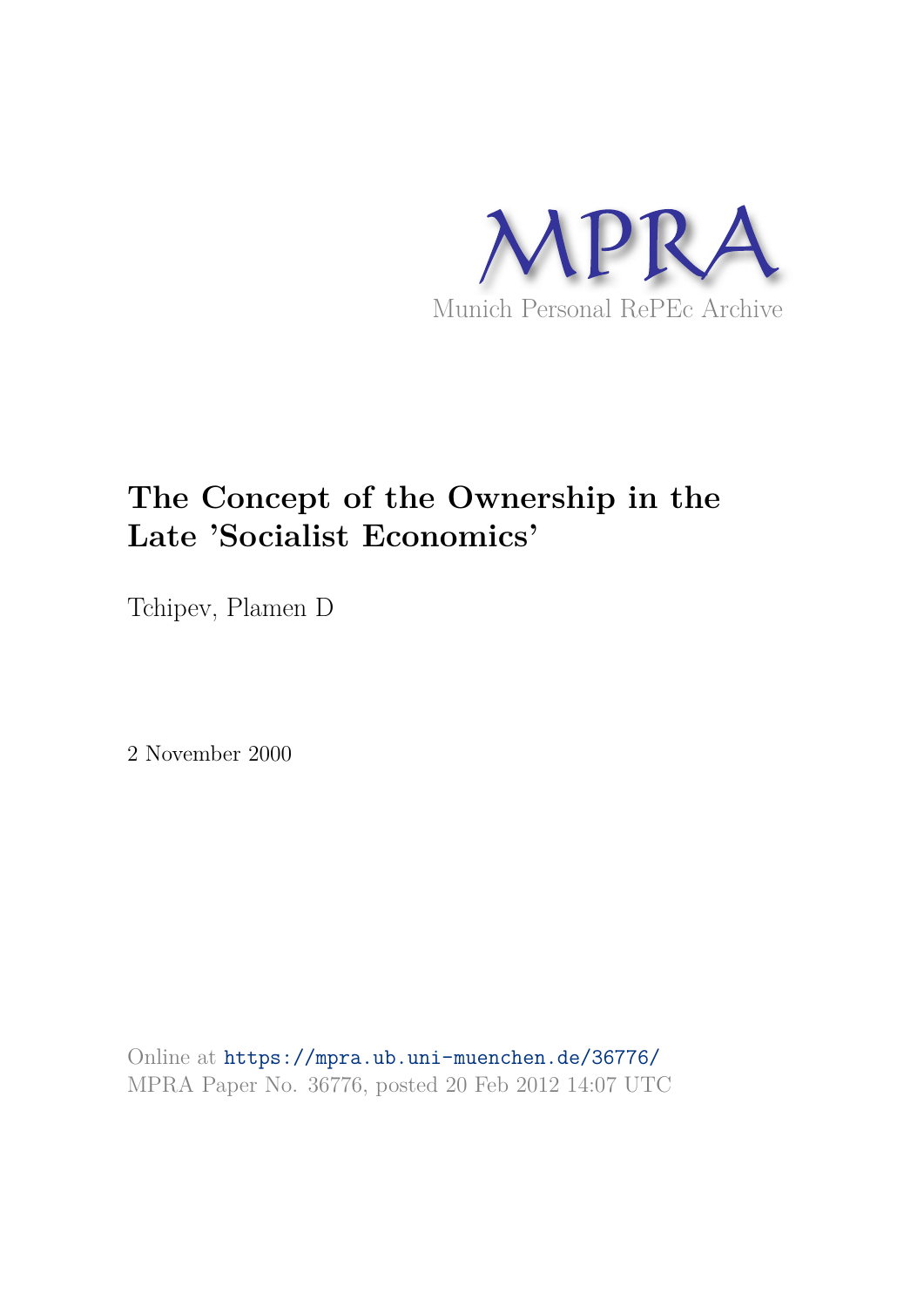# **Privatisation versus Capital Market. The Corporate Governance Case of Bulgaria**

# **The Concept of the Ownership in the Late 'Socialist Economics'**

by Plamen Tchipev<sup>1</sup>

## **Abstract**

The ownership has a very controversial place in the economics' history. While it was placed in the centre of the so called "socialist political economy", (actually, the issue of its abolishment), it is still taken for granted in the orthodox economics and little attention is paid on its analysis. Contrary, the institutional economics shows all increasing interest in this par excellence 'institutionalist' economic concept - two out of ten chapters are directly devoted to the ownership in the recent E. Furobotn and R. Richter's book - 'Institutions and Economic Theory' (1997).

Within the latter discourse it seems important and interesting to analyse the development of that concept in 'the economics of the socialism' - from the state, unique, single ownership through various degrees of 'relative autonomy of the state companies' and to the eventual triad of 'ownership, possession and management'. A theoretic development forced by practical economic problems - a clear case of '*a cumulative and evolutionary process unfolding in historical time'*, which never went that far to recognise its true purpose - to assign the role of the private property to a ideologically acceptable substitute institution. The paper tends to analyse that particular version of the ownership not only in its historical development and within the context of its 'natural' system of economic views like the 'socialist monetary relations', but also tries to draw a certain parallels to some of the contributions of the modern institutional economics like principal-agency approach. The paper also strives to outline some of the political consequences of its implementation. The main conclusion relates not as much to the unavoidability of the private property as basis for any economic system, but rather seeks to provide another piece of evidence for the importance of the institutional arrangement, and especially the ownership, for the functioning of any economic system.

Paper<sup>2</sup> presented at EAEPE 2000 Conference, 2-5 November, WZB, Berlin, German

 $\overline{a}$ 

<sup>&</sup>lt;sup>1</sup> Senior research fellow in the Institute of Economics, at the Bulgarian Academy of Sciences, 3 Aksakov Street, 1040 Sofia, Bulgaria, e-mail: [tchipev@iki.bas.bg](mailto:tchipev@iki.bas.bg) 

<sup>2</sup> I would like to acknowledge the financial support of the EU Phare ACE Programme 1997 for participation in the conference. The content of the publication is the sole responsibility of the author and it in no way represents the views of the Commission or its services.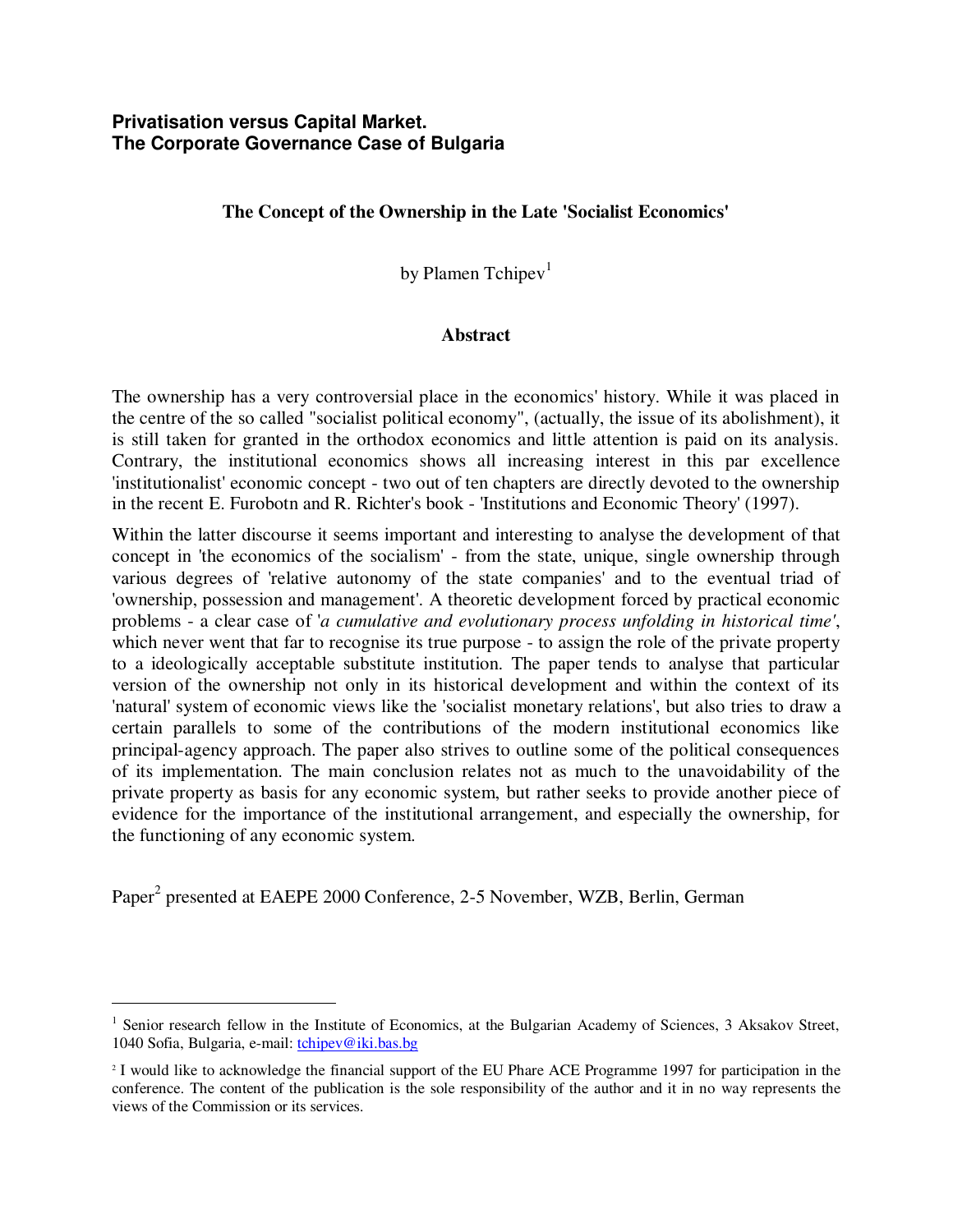Studying the reasons for the break-down of the socialism as a political and economic system is an interesting and revealing problem, which may be helpful for giving us a better understanding about the fundamentals an economic system is built upon. However, the interest in that matter is concentrated mainly in the economic inefficiency, the lack of political freedom, the exhausted resources in the military contest with the West, the technological gap etc., a circle of more or less functional problems; and not enough attention is paid on the institutional problems which socialist system encountered. Understandingly, this approach is consistent with the large spread neglect to the institutions revealed by the main stream economics.

Maybe less visible than the bad functioning socialist enterprises, but not less damaging, the institutional controversy of the socialist economic system created unavoidable problems virtually at the every stage of its development. In the centre of this controversy, it laid down the dogma for the all-people socialist ownership - an institution, which was brought to life to crowd out and overcome the 'exploitator's forms of the ownership and first of all - the capitalist one. As soon as the dogma become reality its implementators started facing various problems - first practical and later theoretical.

#### **1.1. Dogma**

Marxian labour theory drove his author to the point of rejection the capitalist ownership and even of the private ownership in general in a search of a society of an equal welfare for everybody. The reasoning is not much complicated - private appropriation of the labour results creates exploitation of one part of the society by another one. That contradicts the highly socialised character of the modern production, a process involving complex participation of great masses of people. In the focus of this contradiction is the institute of the private property and its simple resolution is the abolishment of the private property, or rather, its 'socialising' making it available to the whole society.

Of course, that interpretation is oversimplified, but on my opinion it represents correctly the origins of the concept for the 'all-people', 'most-socialised', single socialist, etc. ownership, which became the corner stone of the so called socialist political economy, or as I shortly refer here to it - *the 'socialist economics'*. From this very principle later was developed a great number of 'socialist economic categories, laws, principles, practical approaches and mechanisms'. More or less all they were derivative, and secondary, which gave them even a slight, but chance to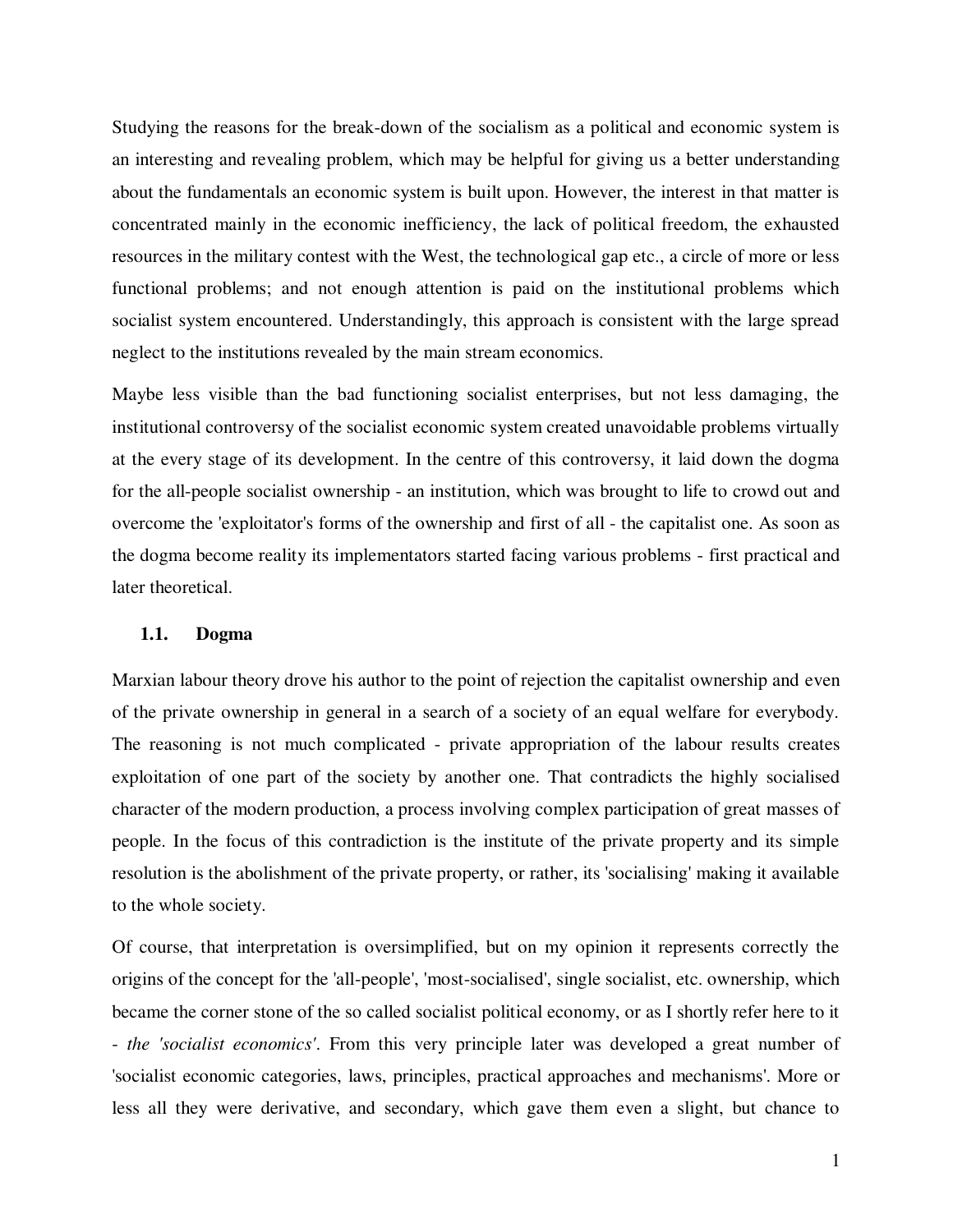develop; some economic laws were told to be referring to the first, 'low', stage of the socialism and some - to the second, 'higher', one.

The concept of the single socialised ownership obtains a sacred status, i.e. it gets dogmatised. More precisely, the dogma is not the all-people ownership itself, but rather the unacceptability and incompatibility of the private property with the socialism. In fact socialist economics offered a lot of discussions and 'developments' about the forms of manifestation, 'totality' and 'maturity' of the single property; what is not to be questioned is the denial of the right of existence of the private property, and especially that one exercised over the production means.

With few exceptions, almost everything is supposed to belong to the People, the ultimate sovereign: all production means, the land, the natural resources etc. In the few cases when some "privacy" is undeniable e.g. over the personal belongings, cars, homes (the last two not in every socialist country) - it is being refereed as to "personal", but not private property and could not be used in any economic way, i.e. productively, by their owners.

The only economic exception is done for the collective or so-called co-operative property which has been tolerated in the agriculture, though not equally in all the countries. Actually, even where it was widely applied it has not any specific economic significance, since its principal - the collective - could not sell the land, liquidate or change the production i.e. the collective property had no more (and no different) 'owners' then the all-people property.

The abolishment of the so-called commoditary-monetary relations<sup>3</sup> was not so successful in obtaining the sacred or dogmatic status. Again this principle is rooted in Marx writings, the products need to become commodities, and hence to emerge money, because the societal production process is broken into myriad of private processes along the private ownership over the production means used in those processes.

The logic behind that is, that being privately produced the products need a socialising assessment, the latter is possible through a monetary evaluation of their comoditary form. Once the society abolishes the private property, the products of everybody become directly socialised

 $\overline{a}$ 

<sup>3</sup>The English terms referring to the socialist economics categories are those offered by *A Dictionary of Political Economy,* an official issue of the Progress Publishers, Moscow, 1985, and seldom meet the modern economics terms, but they keep the original ideological meaning, which is necessary for the correct historical understanding of the analyzed system of economic thought.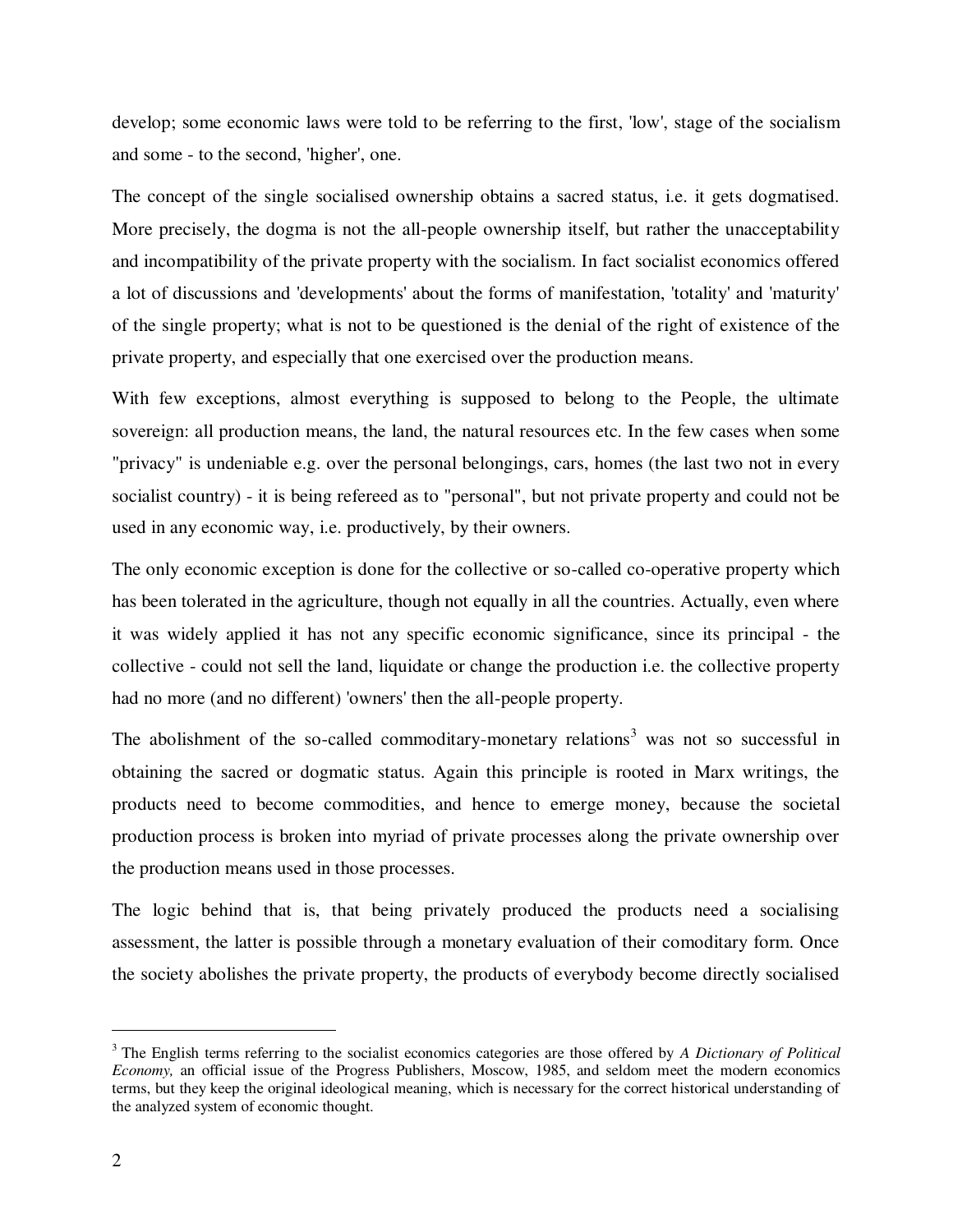and do not need the comoditary-monetary form for its recognition. Shortly, the socialist society requires abolishment of the money too.

It is well known, that this point was not dogmatised as it is, or more precisely, what was dogmatised was that the comoditary-monetary relations will be preserved under the socialist system, though temporary and with serious qualifications. Qualifications addressed to the limited field of application, specific way of manifestation within the socialist economy, its subordinating under the ultimate rule of the plan etc. Nevertheless it played not small role in the "system" problems of the socialism.

## **1.2. Dogma Confronts the Reality**

 $\overline{a}$ 

As mentioned, both pillars in the socialist economics dogma originated in Marx. As a matter of fact he concentrated on the critiques of the existent society and outlined very scarcely what was supposed to be the following 'socialist' society. This become apparent soon after the revolution in Russia when the capitalist ownership was destroyed (not seldom even physically) and the problem of how to get out from the anarchy emerged. The "Red-Army attack on the capital", according to Lenin terminology "expropriating landlords and bourgeoisie … is accepted as a beginning of the restriction and 'overcoming' of the money in Russia", World history, (1990, Vol. 4, p.36). The process achieves full scale during the time of the War-Communism; confiscation of the agricultural products, their direct distribution, para-military organisation of labour are among the features of that economic policy.<sup>4</sup> Its logical result in almost full destruction of the trade, drastic fall in the production, famine in the rural areas, shrinking of the population etc. is the major 'visible hand' changing first the practice and then the theory of socialist economy about the role of the money.

The New Economic Policy (NEP) proclaimed in 1920's recognises, among the other things, the unavoidability of the monetary connection in the socialist economy, at least for a period; trade, banks, even private initiative become important elements of this policy. However, this is always seen as a practical, temporary solution and nothing else: "Comoditary-monetary relations,

 $<sup>4</sup>$  It is important to note that it is not just a wrong practice, led under war pressure by Lenin, but a process finding</sup> ideological and theoretical support in the writings of the whole Soviet leadership of that time; N. Buharin, J. Larin, V. Smirnov, Osinskij etc., are among the famous ones, World history, 1990 vol. 4. p. 45, and which is eventually fixed in the RCParty Program from 1919.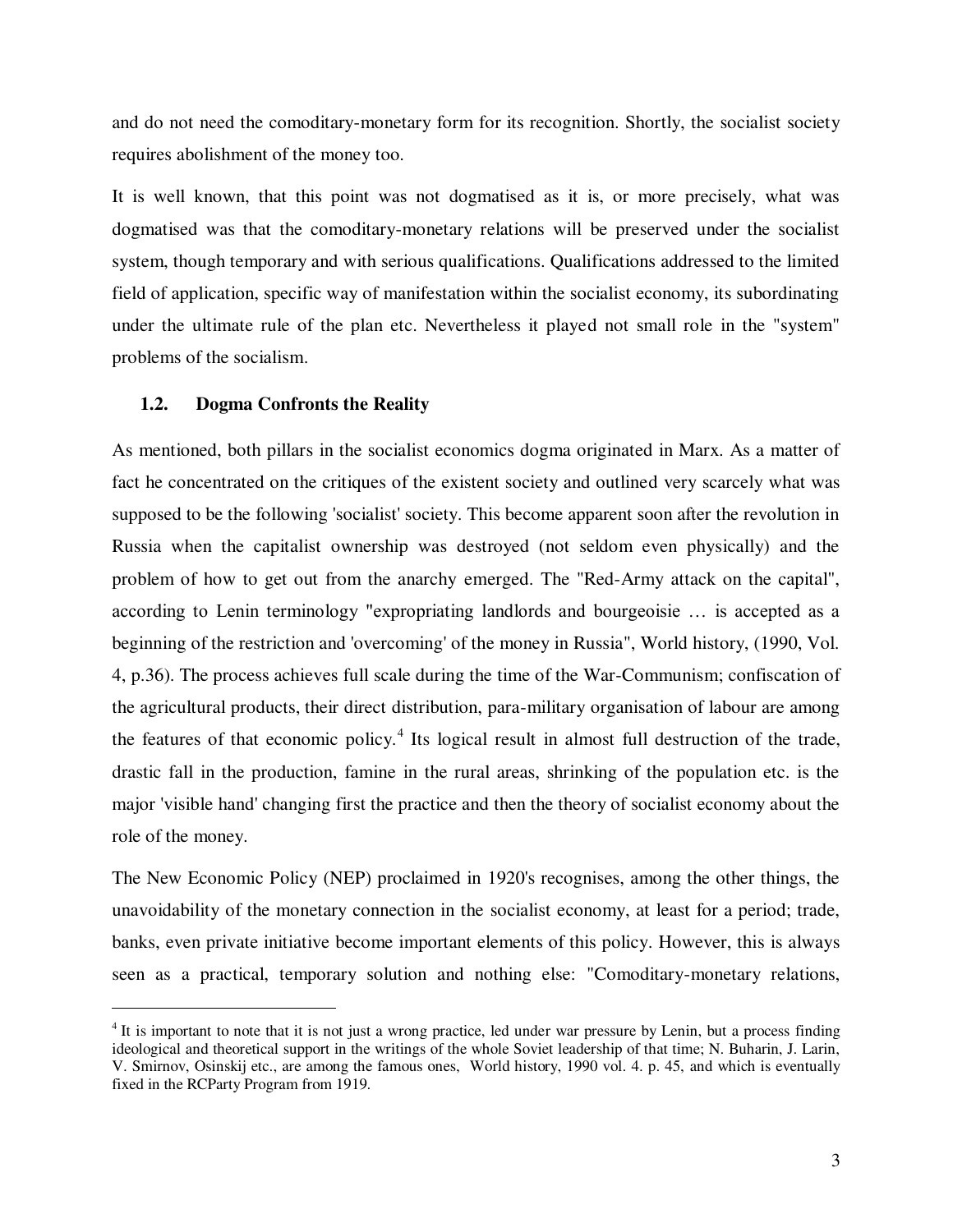capitalist economic forms are *just means* for achieving of certain goals" World history (1990, vol. 4 p. 75) (*mine italics P.T*.). The irony here is that the goals are development of the production and raising the living standard, but this is a different story.

Recognition of the unavoidability of the money lays down the starting point of the most serious contradiction of the socialist societies. It emerges as a practical solution, which immediately confronts with the theoretical dogma creating subsequently contradictions in the theory itself. This clash could be traced over the whole history of all socialist societies and one can say that the latter is a history of the attempts to solve this problem. Although, the true nature of this contradiction is not in the theory. In fact, the theory at least as presented in Marx correctly predicts that destruction of the private property needs abolishment of the money as well. The problem is an ontological one and may be described as an institutional incompatibility destroying from the one hand, the institute of the private property is destroying of the discrete organisation of the production. If all the production processes in an economy have a single (ultimate) owner there is only one residual claimant, i.e. only one profit centre in the whole economy. From the other hand, allowing (and requiring) each production process to be measured by the prices of its commodities, by its efficiency, or to say this in other words, to have the expenditures complied with the income, all that needs autonomous, economically discrete production process and hence multiple residual claimants and profit-centres.

Presented here dilemma may seem someone not real or unimportant, but this perceptions are false. Bellow, where are shown the practical problems created by this contradiction it is mentioned how far sometimes they were going causing even ideological threats for the ruling nomenklatura.

Given this dilemma, the socialist theory has a complicated problem, which needs for its resolving a serious re-examination of the original assumptions. Refusing to recognise the latter, theory looses its explanative power and becomes dogma. This actually is the case with socialist economics. It failed to rethink its postulates, thus masking the real nature of the ontological problems, creating sophistic theoretical problems and fake solutions.

However, this very process of fruitless search is interesting and seems instructive when the orthodox economics has being revised from a non-orthodox economic point of view.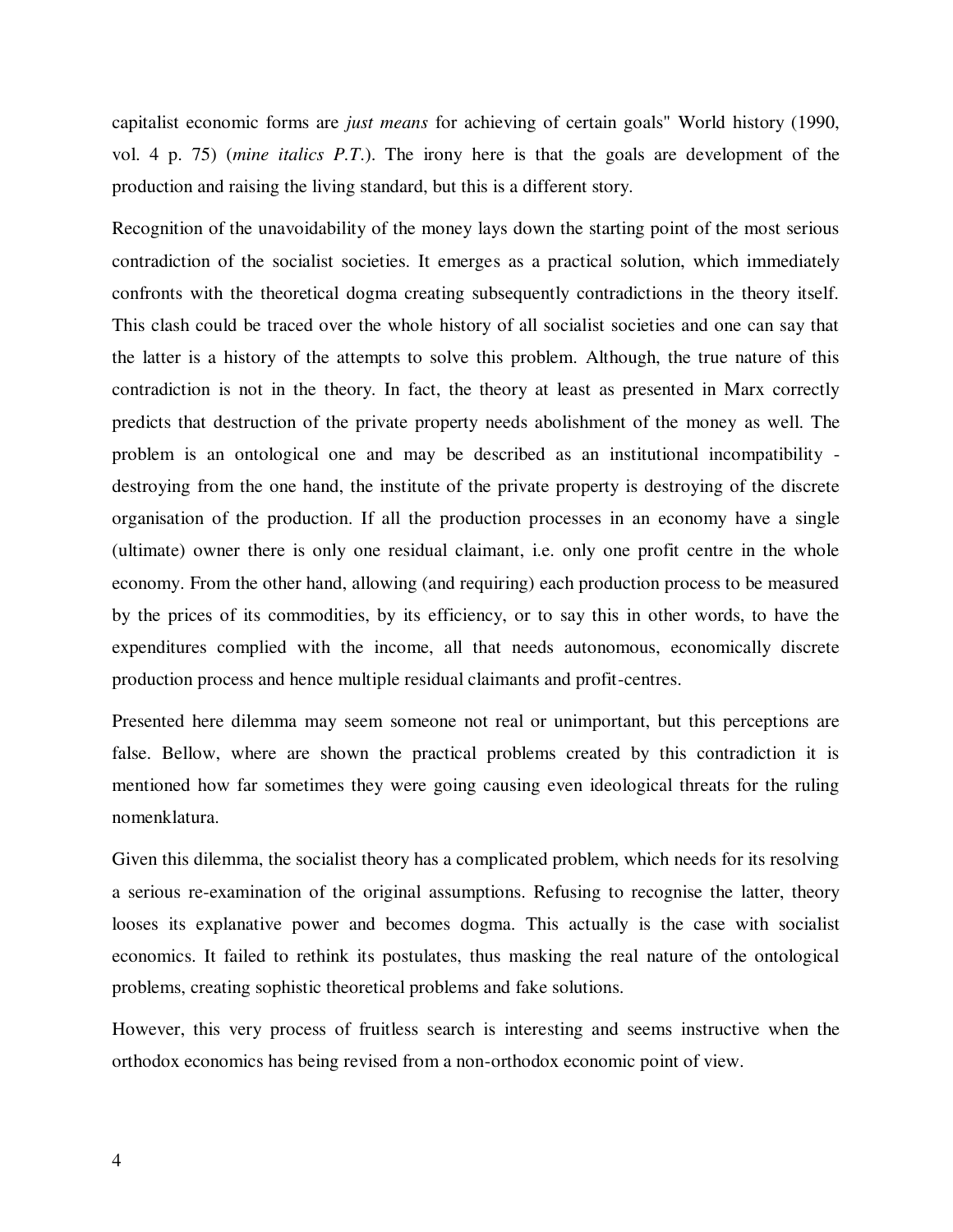#### **1.3. Practical Dimmensions of the Problem and the Attempts for its Resolvement**

Practically the problem manifests itself through the extend and forms of the control over the economic agents. When the monetary relations are restricted beyond of a certain point the economic incentives get so weaken that this threats the very functioning of the system. When they are released as a necessary reactive measure, the economic incentive allow the local economic agents to sneak out of the grip of the centralised control of the bureaucrats playing role of the principals of the all-people ownership. Then follows another tightening of the policy and so on.

That model might be seen functioning in most clear way after launching the NEP. It gives a strong chance to the capitalist economic forms and the elite soon realises that through releasing, even partially, the monetary relations they lose the economic control. "… (NEP) led to the rebirth of the capitalist tendencies, activating the old one and emerging of a new bourgeoisie in both the cities and villages", World history, (1990, vol.4 p.76).

Perhaps the lack of experience how to deal with this problem allowed the private initiative to go so far away under the NEP, and may be this made the followed reaction so sharp. Stalin's repression not only to the capitalists, but also to the peasants are striking example of that reaction. Those are the times of the most direct control over the industry, of the most restricted monetary relations, i.e. of the most need of non-economic pressure over the economic agents in order to make them complying with the central plan. Perhaps, the WWII is responsible for being this period of rigid restrictions so long; maybe the reasons are more perplex.

Either way, at the beginning of 60's, it follows another period of slight liberalisation of the economic life. Thereafter, the paper focuses on the Bulgarian experience, but the historical turns in all major European socialist counties are generally the same.

Without much theoretical trouble, after taking some party decision in the 60's begins an experiment providing the socialist enterprises with relatively large rights for economic action. They are required to produce taking care about the expenditures and are allowed to strive for profit and to keep part of it, a certain number of competencies for taking economic decisions, which are not confined just to the operative management are assigned to units' directors,. In Bulgaria this process goes that far that one of the companies grows quickly, diversifies its commercial activities strongly and with its aggressive and free policy effectively resembles a western type corporation. The reaction coincides with the Czechoslovakian intervention, which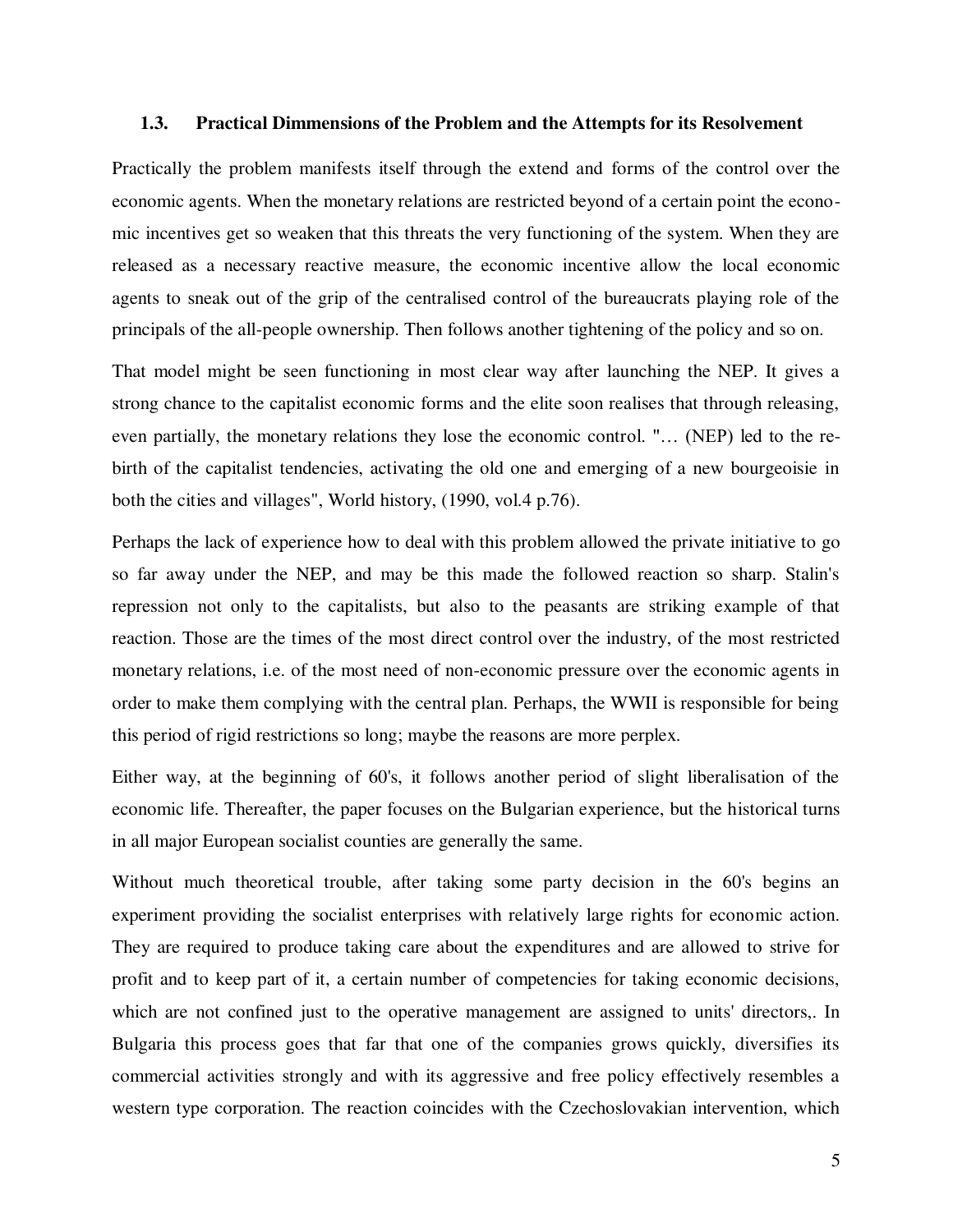disguises to some extent its economical nature. However, its severity in punishing involved persons indicates on its real reason.

This time, the attempt to restrict the economic freedom of the units and thus the role of the money and value is not so rigid and comprehensive. In fact, during the 70's efforts are made to push higher the profit-centre - from the single enterprises or companies to the kind of conglomerate formations, called sometimes associations, corporations, productive complexes, trests (in Soviet unions) or combines in GDR. Sometimes they approached in size the whole industries, e.g. National Transport Complex in Bulgaria; this is the time when Bulgarian company Balkancar acquires larger size and capital than General Motors..

The reasoning for this experiments seems again quite simple. At that time, it is apparent that the direct management based just on the figures set in the central plan and the complete ignorance of the price mechanism is already impossible; there are also some attempts even for theoretical explanation of those practices. Since, softening of the control over the companies is also unacceptable, at least after certain line, the correct decision seems allowing larger freedom for the comoditary-monetary relations at such a high hierarchy level, which makes the number of the real profit-centres so few, that a direct party control over their mangers likes possible.

Not-surprisingly, this policy fails again - simply the objective economically determined profitcentre is much lower in the hierarchic structure and the economic units, which are supposed to play this role need much more larger circle of rights to perform it successfully.

What follows is the most serious attempt to find a way to allow the economic efficiency working at the company level preserving at the same time the all-people ownership dogma, i.e. preserving the right for the government to determine what is produced, who produce it, how to distribute it, what to be the norm of the profit, how it to be allocated etc. In the first half of the 80's again with a party decision in Bulgaria started the development of so-called "new economic approach and mechanism for governance of the national economy." At that time there was serious accumulation of experience in Yugoslavia on the workers self-management, and several attempts for different theoretical reasoning for those practical attempts.

The process started again with giving more freedom to the companies, and after a point it included also creation of diversified banking system, introducing legal forms for the economic agents analogous or resembling those in the market economies. The process had never been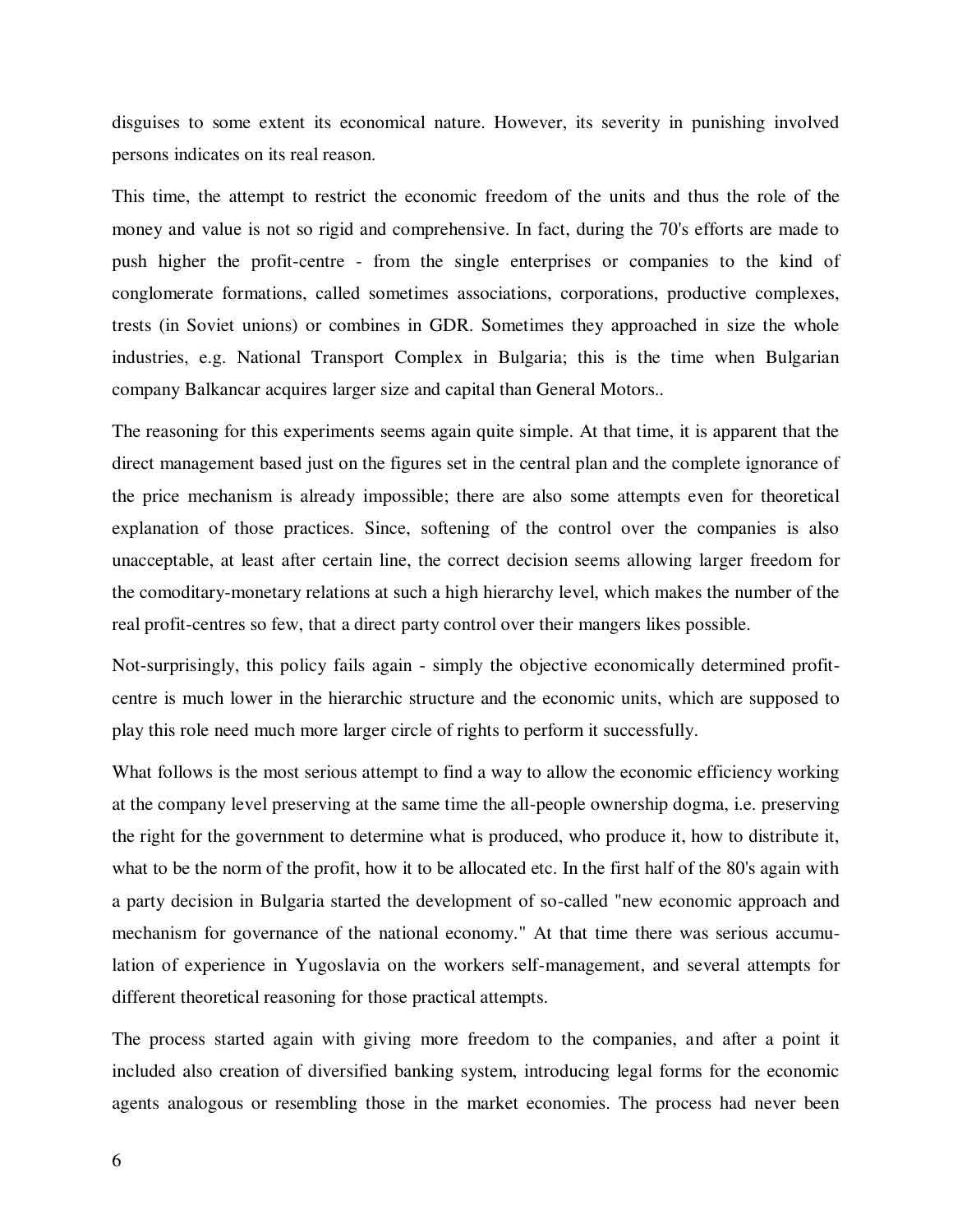finished or to be more precise found its eventual form in the real market forms after the political break-down of the socialist system. The analysis of this process is interesting itself and into it could be found a lot of instructive points, concerning the economic consequences in the transitional period; particularly it might shed some light on the transfer of political into economic power of the governing elite in those countries etc., but this is aside from our analysis here.

It is interesting that at a certain stage this process included proclaiming of the company's employees, including management or as they called this subject the labour collective, for the 'stopanin' of the company's property. The term has not any particular scientific meaning, which by the way makes very difficult finding English analogue, perhaps 'possessor' might be used with a number of qualifications of course. The idea behind is to distinguish and to oppose that circle of economic rights which is associated with it to the rights usually associated with the common meaning of the ownership. Of course, that type of definition of those rights is in direction of their limitation and scaling down the usual ownership rights. At this point is necessary to track the historical development of the theoretical views about the socialist ownership.

#### **1.4. Theoretical Aspect of the Institutional Contradiction**

As mentioned, the original belief was that in a society without private ownership there is no room for monetary form of the connection between the separate units of production. They are supposed to have a system directly regulated by the central planning. When it appeared impossible and money become tolerated though never really accepted, the autonomy which they bring to the economic agents become a major issue of the socialist economics. As revealed above the practice never hesitated to try and find different solutions, i.e. to grant more or less space for economic decisions to the enterprises or companies. Although, the less efficient were those attempts the most needed become some theoretical background for those experiments.

#### **Khozraschet**

This concept never got a single meaning; it was changing all the time according to the changes in the economic views of the governing elite. Although there is a set of features generally associated with it. And they are very different from its original meaning.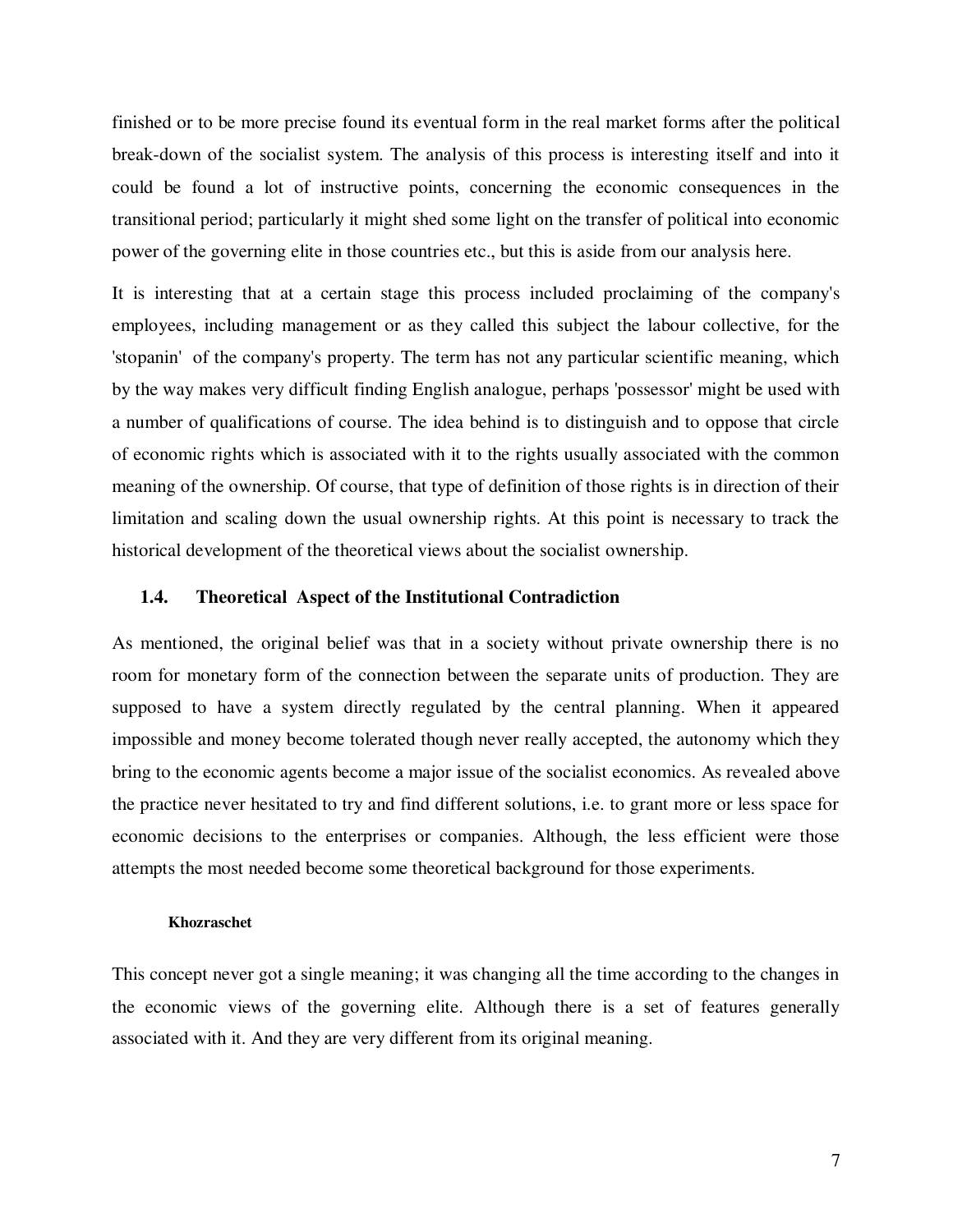Originally the concept is launched in Lenin's works. There it bears the willingness to overcome the economic crises at any price and its definition comes from the opposite - to make the socialist companies working as capitalist, though keeping their social nature. "The state enterprises have to transfer to so-called khozraschet, i.e. in essence, to a great extend on commercial and capitalist principles" Lenin, (1962-5, vol. 44, p. 342). According to that the concept is associated mostly with control and accountability of the political power over the managers of the enterprises in order to ensure they comply with the directives. Hence, the economic rights assigned to the production units at the first stage have not detailed specific meaning. Permitted is everything which is not forbidden and the monetary relations are free to develop as much as they can.

It is much later, during the second wave of 60's when the concept is elaborated further. By this time it is clear that there is a specific functions and rights which must be assigned to the company if it is to take use of the monetary relations. According to different authors it should include '1)autonomy of the socialist enterprise, managerial and operational, 2) material incentive and responsibility, 3) monetary control, Dictionary, (1985, p.69). Others are more specific - 'khozraschet' includes self-payment and self-financing, i.e. the company is supposed to have such a pricing of its products that to be able to pay the expenditure and even to get some profit for financing its development and enlargement, Abalkin, (1971).

At the same time it is emphasised that the autonomy is 'accepted', Koslov, (1985. p.514), that the company has an immediate goal - profit, and a final goal - satisfying the needs of the people; the latter goal, of course higher than the former, Arroyo, (1985). If this is to be read correct - the company is allowed to make profit as long as it is approved by the plan, if the plan sets the prices of its products lower than necessary, the company shall take those prices and work on lost; the plan will take care for it at the next stage.

Of course those economic functions of the company are accepted by some and opposed by others. Sometimes profit is allowed partially, sometimes it is excluded completely depending on the views how deep and how far should the company's autonomy go.

The problems with such a 'theory' are obvious - it is very often arbitrary, and follows the turns of the policy. Having this obstacles during the next period of softening of the economic conditions the theory made attempt for another approach.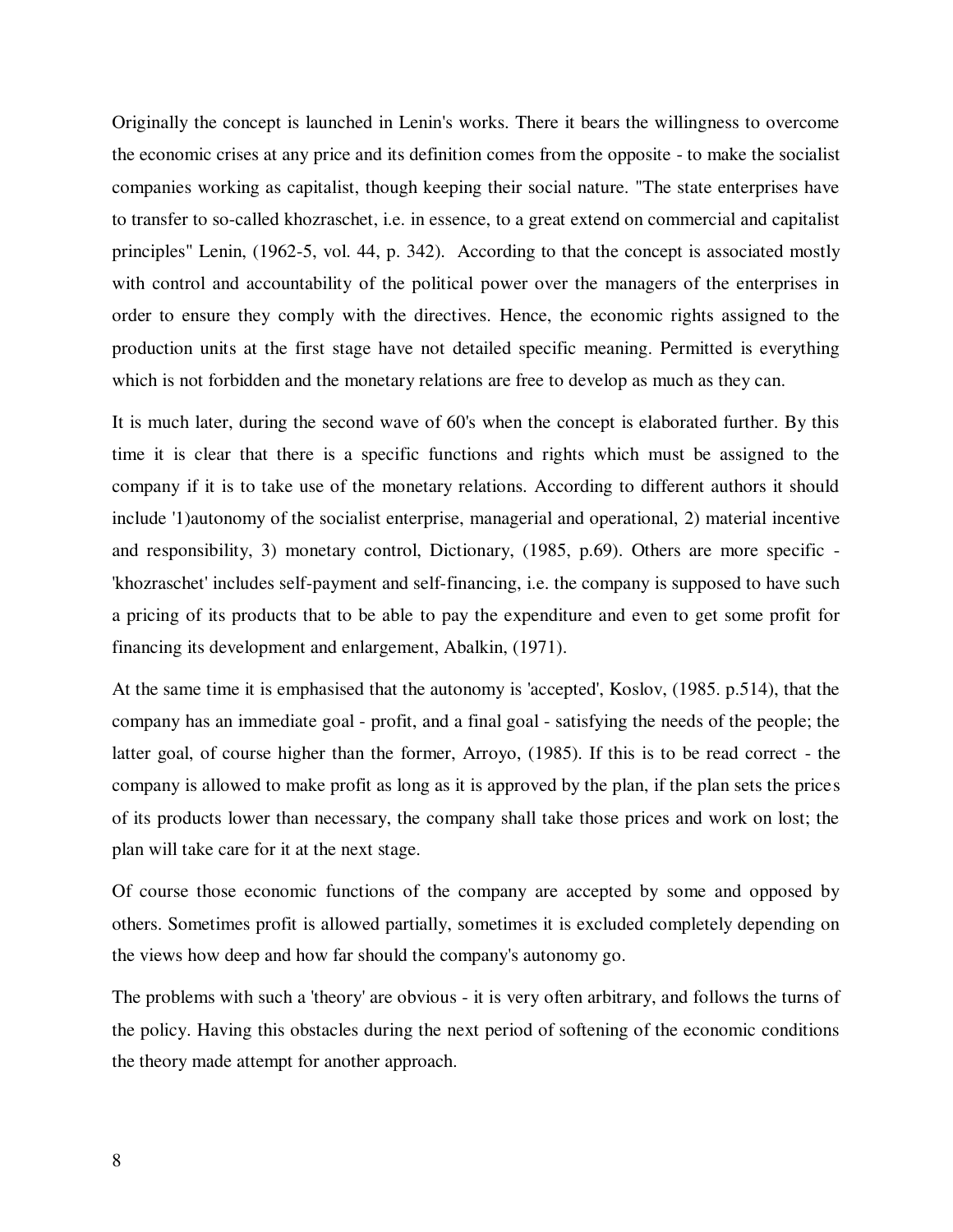#### **The duality ownership-possession**

Somewhere in the 80's a group of scholars, mainly Bulgarian, tried another approach for resolving the contradiction between the all-people ownership over the economic units and the need for their independence caused by the monetary form of their production process. Disappointed from the impossibility to outline correctly and definitely the circle of economic rights inherent to the socialist enterprises they tried to revise the ownership dogma. Of course, not directly and of course not generally; just what is needed to make the system working, without going away of the socialist paradigm.

The idea is, while keeping untouched the dogmatic principle that all producing assets should stay in the domain of the state, i.e. of the party and governmental bureaucrats, to identify a set of rights inherent to the economic units by their very nature. This way it will provide for assignment those rights once and forever to the companies and will place the latter out of the subjective interfering of the political power. Essentially, this was an attempt to keep for the owner just the ultimate right for strategic decisions and to entrust all the other functions to the management.

One may note that behind that idea hides the old Romanic principle of decomposing the ownership to three groups - use of the object (*ius utendi)*, use of its fruits *(ius fruendi)* and power of the alienation *(ius abutendi)*. And especially one principle, which might be described best the following way "According to the Romanic concept of the ownership, a person can give away some of his rights without giving up legal ownership… ", Furobotn and Richter (1997, p. 79).

However, there is a serious difference in this analogy. It is applied for a right of a private ownership when the socialist economics had to deal with a single subject of the ownership - this way the alienation right is simply unthinkable within this system. This way the real analogue is rooted in the systems with such type of all-mighty sovereigns - the feudalism. According to common view the land is owned ultimately by the king, which makes parts of it available to his tenants, granting them just possession over a certain pitch of the land.

Another source of this idea could be found in Marx who analysing the early forms of primitive common ownership concludes that when the whole society is the only owner, the separate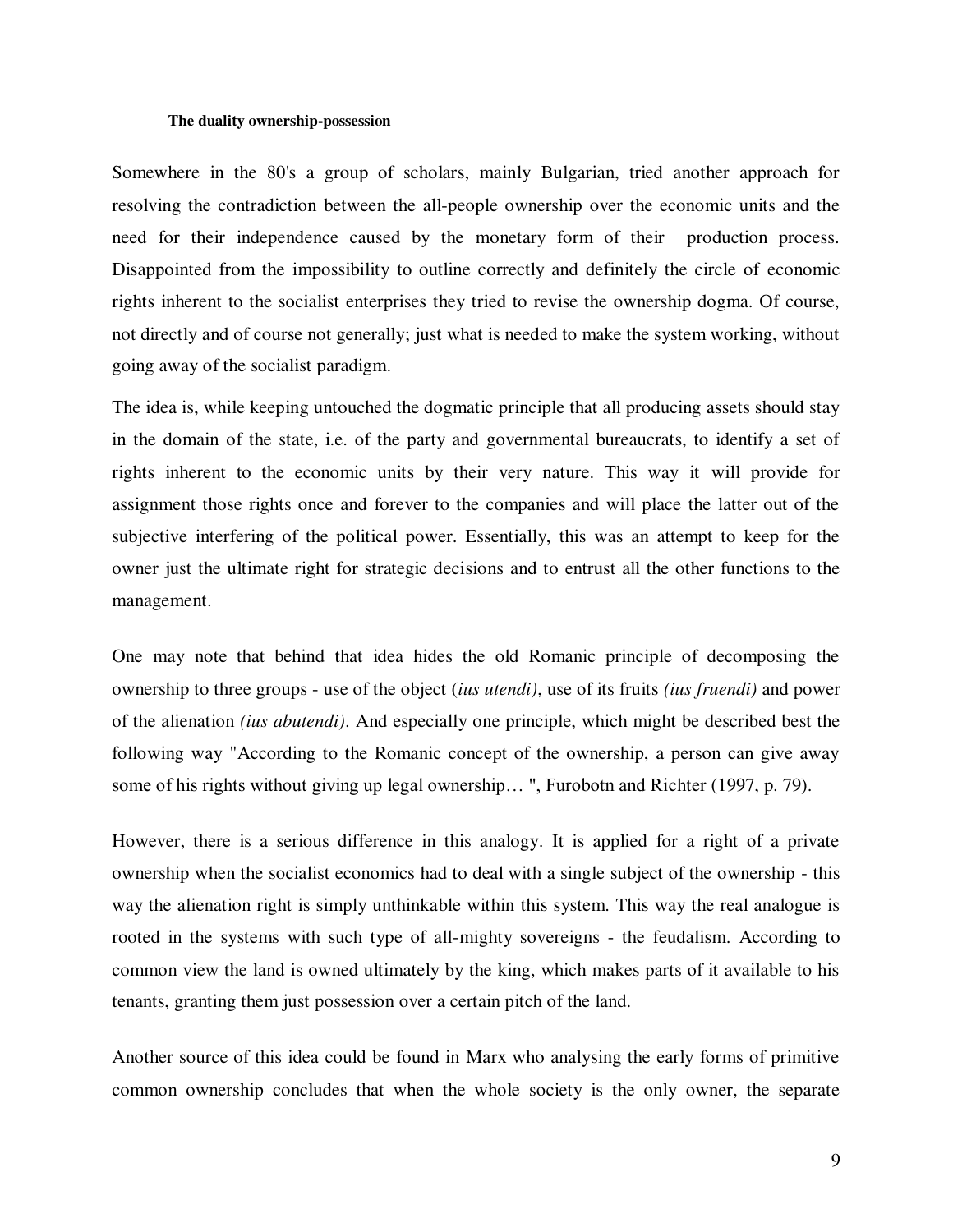commune is just possessor and a person on his turn possesses just if he is a member of the commune and vice versa by becoming such a member he obtains the right of possession, Marx, (1975-8, vol.46, p. 404).

Within this framework the late socialist economics postulated the concept about *the owner and the stopanin*; a term which as mentioned could widely be translated as a possessor, Arroyo (1986). This way the socialist ownership exist just as an ultimate right of the state, the separate enterprises function like possessors of the production means and the labour collective is a social subject of this possession. Here, an inconsistency could be found who actually is the subject of the possession the collective or the company itself. The reason is that this problem was not resolved. Announcing the labour collective, which includes not only workers but managers as well means to introduce one to one the Yugoslav model, which though practically successful was ideologically unacceptable at that time in most of the European socialist countries.

From the other hand the enterprise within the socialist economy hardly could have independent status to be able to be an active economic subject. Indeed, to proclaim them as possessors does not mean anything different from saying that they should work on khozraschet, thus closing the circle. The time did not allow to see the actual resolution of this inconsistency, but undoubtedly it would be in the favour of the collective. In fact, in Bulgaria a number of laws were changed and the process of entrusting the rights of possessors to the various collectives had begun.

What is important here is that at certain level of development of the contradiction, more or less openly was recognised that the dogma of the single, unseparable, all-people etc. socialist ownership could not remain unchanged since it contradicts severely the functioning of the modern economic system, whose complex and diversified character needs monetary form for realisation of the connections between its structural economic units. I am tempted to see this eventual development like a break-down of the science against the dogma, but it is much more likely that it was a self-guarding act done under the pressure of the practice.

## **Conclusion**

This long lasting internal conflict within the socialist systems shows clearly that there is an important connection between the private property and the price mechanism, to use the modern